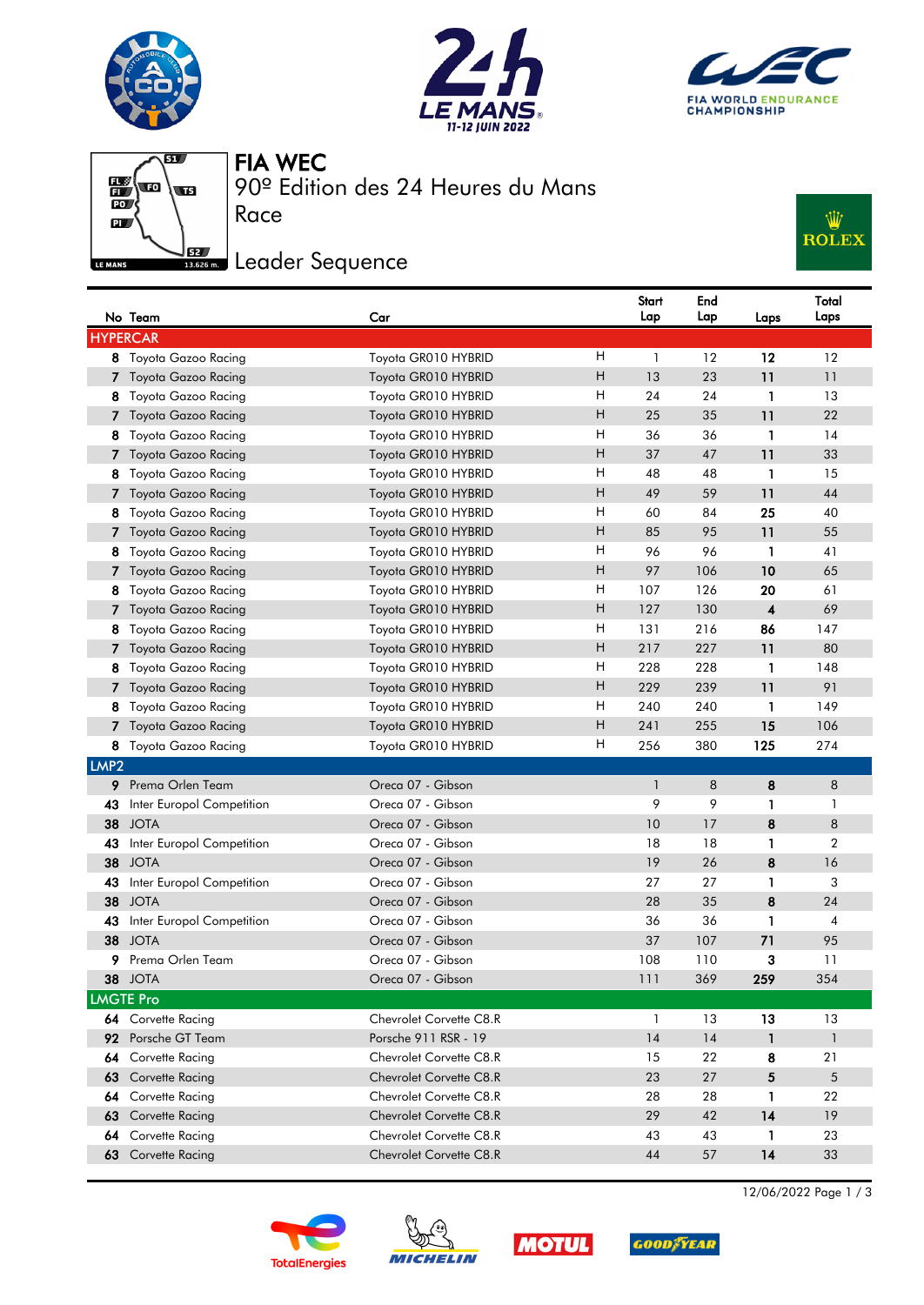

■

 $\mathbf{P}$ 

LE MANS

 $\overline{\mathbf{g}}$ 

av)







Race

90º Edition des 24 Heures du Mans

## <u>Jse Jeader Sequence</u>



|                 | No Team                     | Car                      | Start<br>Lap   | End<br>Lap | Laps           | Total<br>Laps  |
|-----------------|-----------------------------|--------------------------|----------------|------------|----------------|----------------|
|                 | 92 Porsche GT Team          | Porsche 911 RSR - 19     | 58             | 58         | $\mathbf{1}$   | $\overline{2}$ |
|                 | 63 Corvette Racing          | Chevrolet Corvette C8.R  | 59             | 72         | 14             | 47             |
|                 | 92 Porsche GT Team          | Porsche 911 RSR - 19     | 73             | 73         | $\mathbf{1}$   | 3              |
|                 | 63 Corvette Racing          | Chevrolet Corvette C8.R  | 74             | 87         | 14             | 61             |
|                 | 64 Corvette Racing          | Chevrolet Corvette C8.R  | 88             | 88         | $\mathbf{1}$   | 24             |
| 63              | Corvette Racing             | Chevrolet Corvette C8.R  | 89             | 102        | 14             | 75             |
| 92              | Porsche GT Team             | Porsche 911 RSR - 19     | 103            | 103        | 1              | $\overline{4}$ |
| 63              | Corvette Racing             | Chevrolet Corvette C8.R  | 104            | 104        | $\mathbf{1}$   | 76             |
| 92              | Porsche GT Team             | Porsche 911 RSR - 19     | 105            | 208        | 104            | 108            |
|                 | 51 AF Corse                 | Ferrari 488 GTE Evo      | 209            | 211        | 3              | 3              |
|                 | 64 Corvette Racing          | Chevrolet Corvette C8.R  | 212            | 212        | 1              | 25             |
|                 | 51 AF Corse                 | Ferrari 488 GTE Evo      | 213            | 214        | $\overline{2}$ | 5              |
| 92              | Porsche GT Team             | Porsche 911 RSR - 19     | 215            | 223        | 9              | 117            |
|                 | <b>64</b> Corvette Racing   | Chevrolet Corvette C8.R  | 224            | 228        | 5              | 30             |
|                 | 92 Porsche GT Team          | Porsche 911 RSR - 19     | 229            | 232        | 4              | 121            |
|                 | 64 Corvette Racing          | Chevrolet Corvette C8.R  | 233            | 259        | 27             | 57             |
|                 | 51 AF Corse                 | Ferrari 488 GTE Evo      | 260            | 282        | 23             | 28             |
|                 | 91 Porsche GT Team          | Porsche 911 RSR - 19     | 283            | 295        | 13             | 13             |
|                 | 51 AF Corse                 | Ferrari 488 GTE Evo      | 296            | 296        | 1              | 29             |
|                 | 91 Porsche GT Team          | Porsche 911 RSR - 19     | 297            | 309        | 13             | 26             |
|                 | 51 AF Corse                 | Ferrari 488 GTE Evo      | 310            | 311        | $\mathbf 2$    | 31             |
| 91              | Porsche GT Team             | Porsche 911 RSR - 19     | 312            | 324        | 13             | 39             |
|                 | 51 AF Corse                 | Ferrari 488 GTE Evo      | 325            | 326        | $\mathbf{2}$   | 33             |
|                 | 91 Porsche GT Team          | Porsche 911 RSR - 19     | 327            | 350        | 24             | 63             |
| <b>LMGTE Am</b> |                             |                          |                |            |                |                |
|                 | 61 AF Corse                 | Ferrari 488 GTE Evo      | 1              | 1          | 1              | $\mathbf{1}$   |
|                 | 77 Dempsey - Proton Racing  | Porsche 911 RSR - 19     | $\overline{2}$ | 5          | 4              | $\overline{4}$ |
|                 | 46 Team Project 1           | Porsche 911 RSR - 19     | 6              | 13         | 8              | 8              |
| 99              | <b>Hardpoint Motorsport</b> | Porsche 911 RSR - 19     | 14             | 23         | 10             | 10             |
| 79.             | WeatherTech Racing          | Porsche 911 RSR - 19     | 24             | 41         | 18             | 18             |
| 77              | Dempsey - Proton Racing     | Porsche 911 RSR - 19     | 42             | 42         | $\mathbf{1}$   | 5              |
|                 | 79 WeatherTech Racing       | Porsche 911 RSR - 19     | 43             | 55         | 13             | 31             |
|                 | 77 Dempsey - Proton Racing  | Porsche 911 RSR - 19     | 56             | 57         | $\overline{2}$ | $\overline{7}$ |
|                 | 79 WeatherTech Racing       | Porsche 911 RSR - 19     | 58             | 169        | 112            | 143            |
|                 | 33 TF Sport                 | Aston Martin VANTAGE AMR | 170            | 177        | 8              | 8              |
|                 | 79 WeatherTech Racing       | Porsche 911 RSR - 19     | 178            | 183        | 6              | 149            |
|                 | 33 TF Sport                 | Aston Martin VANTAGE AMR | 184            | 191        | 8              | 16             |
|                 | 79 WeatherTech Racing       | Porsche 911 RSR - 19     | 192            | 197        | 6              | 155            |
|                 | 33 TF Sport                 | Aston Martin VANTAGE AMR | 198            | 205        | 8              | 24             |
| 99.             | <b>Hardpoint Motorsport</b> | Porsche 911 RSR - 19     | 206            | 209        | 4              | 14             |
|                 | 79 WeatherTech Racing       | Porsche 911 RSR - 19     | 210            | 211        | $\mathbf 2$    | 157            |
| 33              | TF Sport                    | Aston Martin VANTAGE AMR | 212            | 219        | 8              | 32             |
|                 | 79 WeatherTech Racing       | Porsche 911 RSR - 19     | 220            | 225        | 6              | 163            |









12/06/2022 Page 2 / 3